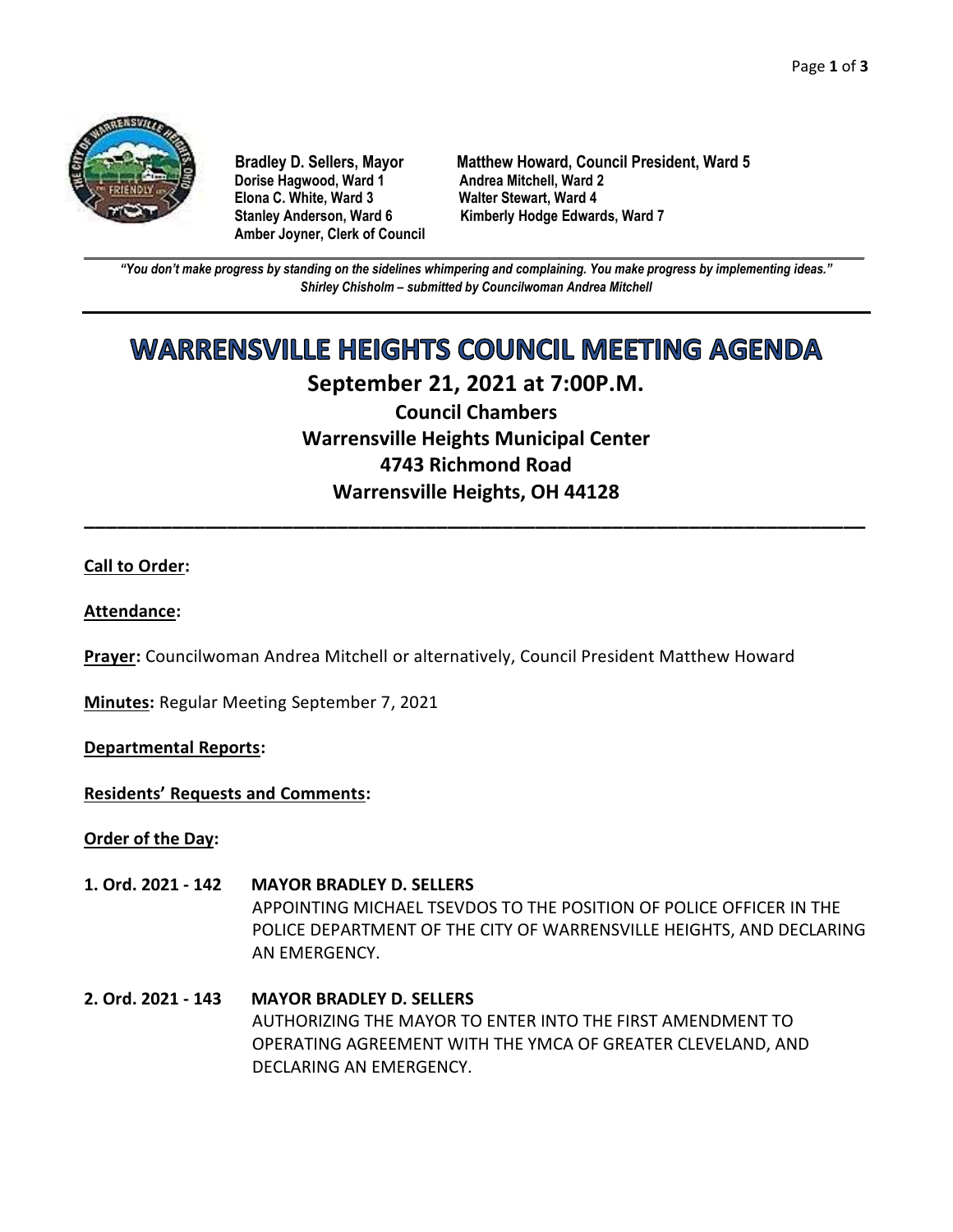- **3. Ord. 2021 - 144 COUNCILWOMAN ANDREA MITCHELL (PLANNING COMMISSION CHAIR)** ACCEPTING THE RECOMMENDATION OF THE PLANNING COMMISSION TO APPROVE THE APPLICATION OF MARK HANNAH OF L3 SIGN & IMAGE, REPRESENTING RENA GOLAN OF DSG PROPERTIES, INC., FOR THE INSTALLATION OF SIGNAGE FOR THE CAPE BEAUTY SALON LLC LOCATED AT 20109 HARVARD AVENUE, WARRENSVILLE HEIGHTS, OHIO, 44122, PPN 761-09-014.
- **4. Ord. 2021 - 145 COUNCILWOMAN ANDREA MITCHELL (PLANNING COMMISSION CHAIR)** ACCEPTING THE RECOMMENDATION OF THE PLANNING COMMISSION TO APPROVE THE APPLICATION OF JONATHON BERNS OF JES DEVELOPMENT LTD., REPRESENTING THE SAME, FOR THE INSTALLATION OF SIGNAGE FOR ONYX CREATIVE INC. LOCATED AT 25001 EMERY ROAD, WARRENSVILLE HEIGHTS, OHIO, 44128, PPN 763-04-016.
- **5. Ord. 2021 - 146 COUNCILWOMAN ANDREA MITCHELL (PLANNING COMMISSION CHAIR)** ACCEPTING THE RECOMMENDATION OF THE PLANNING COMMISSION TO APPROVE THE APPLICATION OF OLGA OSIPOFF, REPRESENTING OVERLOOK SQUARE LLC, FOR THE REPLACEMENT OF A FREEWAY CHANGEABLE SIGN LOCATED AT 4620-4640 RICHMOND ROAD, WARRENSVILLE HEIGHTS, OHIO, 44128, PPN 763-27-013.
- **6. Res. 2021 - 039 MAYOR BRADLEY D. SELLERS** AUTHORIZING THE CITY OF WARRENSVILLE HEIGHTS TO DONATE \$1,500.00 TO THE OHIO UNIVERSITY HERITAGE COLLEGE OF OSTEOPATHIC MEDICINE – CLEVELAND TO ASSIST WITH THE ANNUAL TRUNK OR TREAT EVENT, AND DECLARING AN EMERGENCY.

#### **ADD-ONS**

- **7. Ord. 2021 - 147 MAYOR BRADLEY D. SELLERS** AUTHORIZING THE ADMINISTRATION OF THE CITY OF WARRENSVILLE HEIGHTS TO ENTER INTO A COLLECTIVE BARGAINING AGREEMENT WITH THE FRATERNAL ORDER OF POLICE OHIO LABOR COUNCIL, INC. (LIEUTENANTS) FOR THE PERIOD OF JANUARY 1, 2021 THROUGH DECEMBER 31, 2021, AND DECLARING AN EMERGENCY.
- **8. Ord. 2021 - 148 MAYOR BRADLEY D. SELLERS** AUTHORIZING THE ADMINISTRATION OF THE CITY OF WARRENSVILLE HEIGHTS TO AMEND THE 2021 APPROPRIATIONS TO VARIOUS ACCOUNT NUMBERS IN THE GENERAL FUND AND SPECIAL REVENUE FUNDS, AND DECLARING AN EMERGENCY.